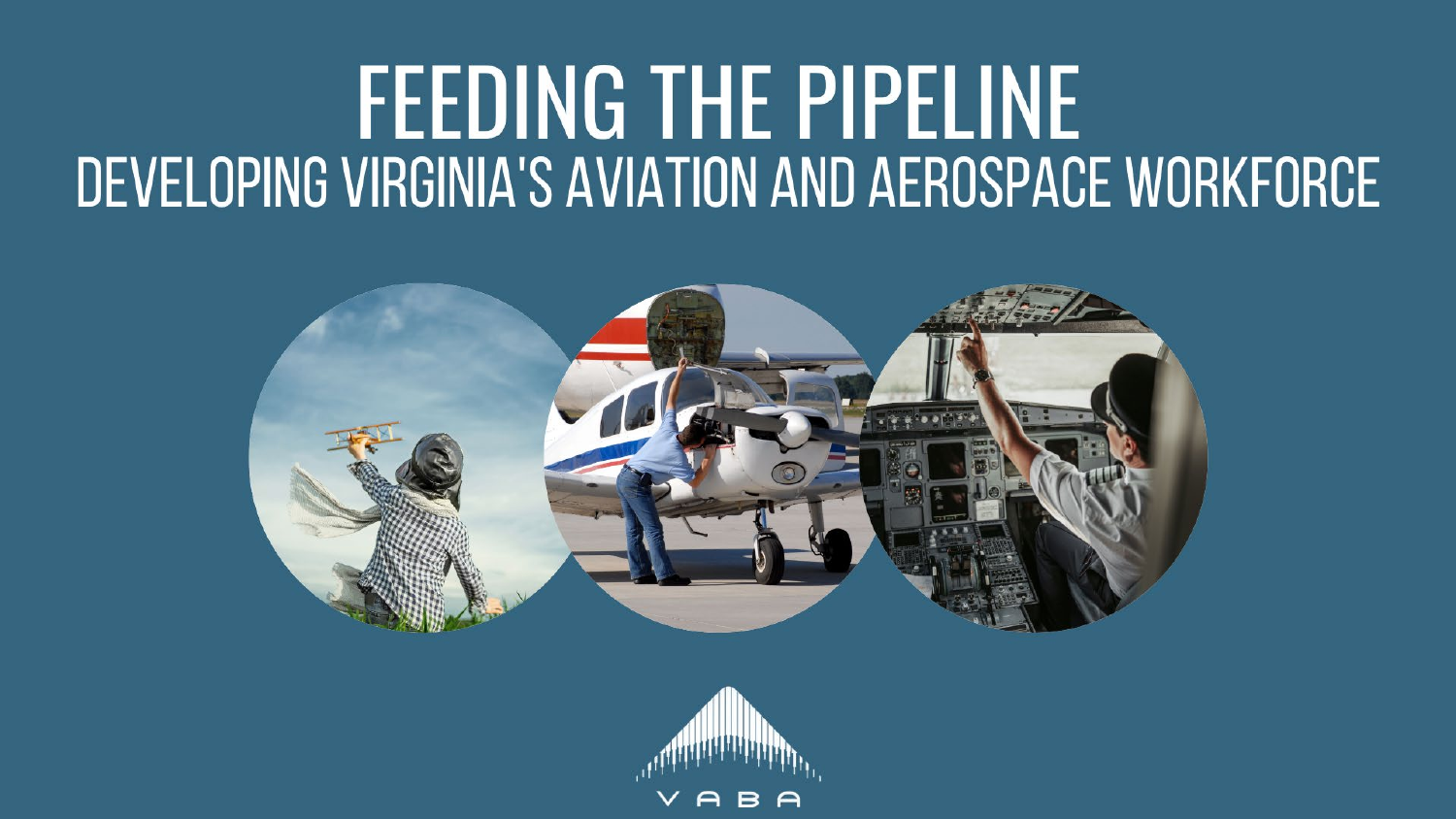- Communities **large and small** across Virginia are supported by aviation and aerospace
	- Commercial Service, Reliever Airports, General Aviation Regional & Community, and Local Service
- Opportunities
	- Growing Virginia's **infrastructure** and regional airports
	- Supporting continued improvement of airport and **flight safety** operations
- Challenges
	- **Pro-actively** meeting demand for **mechanics, pilots, and unmanned system pilots**
- Key: Funding Programs that **enhance workforce** and **attract Virginia's youth** toward aviation and aerospace careers, both of which are critical to the future success of the industry.

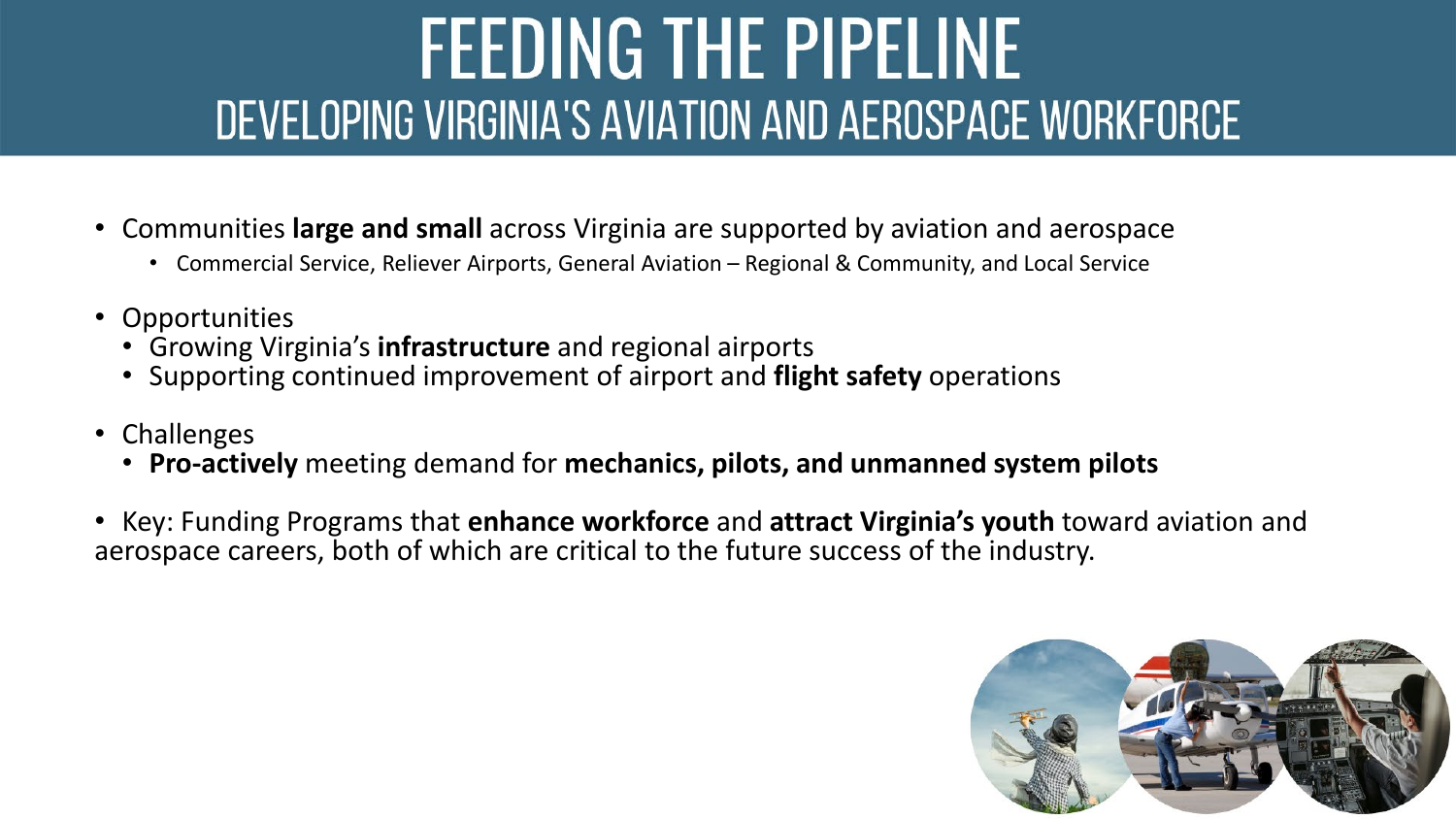- National Workforce Demand
	- Total active general aviation fleet by 2041 estimated to be **208,790** aircrafts
	- Total number of **general aviation hours flown** is predicted to increase in line with aircraft growth
	- Active general aviation pilots is projected to be around **470,000** by 2041
	- **More investment in workforce and training** is required to meet this demand





Rotorcraft only

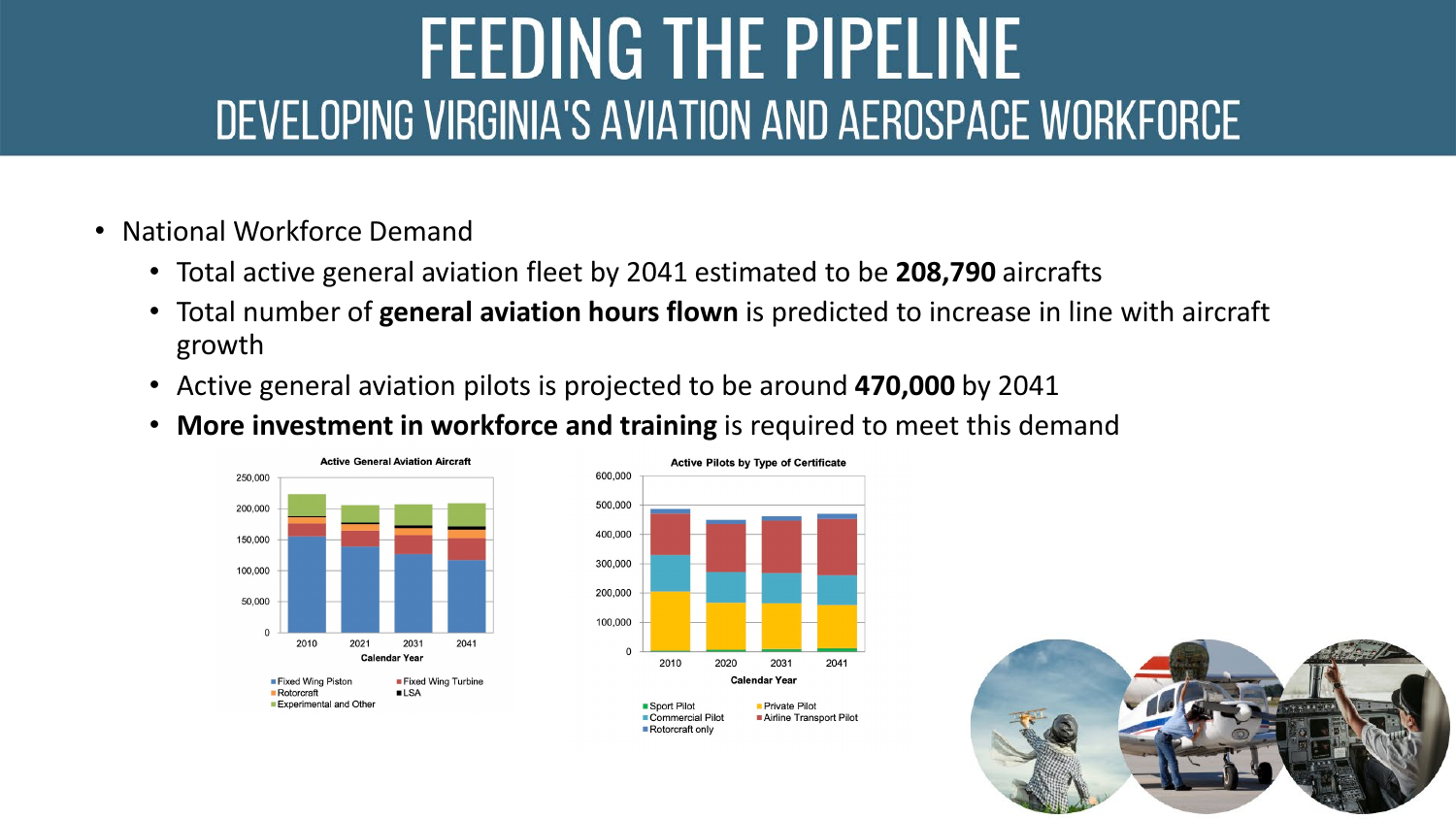- Communities **large and small** across Virginia are supported by aviation and aerospace
	- Virginia's **nine Commercial Service airports** create over **140,000 jobs** in the Commonwealth and **\$21.8 billion**  in economic activity.
	- Virginia's **eight Reliever airports** contribute over **3,200 jobs** and nearly **\$700 million** in economic activity.
	- Virginia's **21 General Aviation Regional airports** generate over **1,400 jobs** and **\$160 million** in activity
	- Virginia's **14 General Aviation Community airports** create about **650 jobs** and over **\$70 million** in activity.
	- Virginia's **14 Local Service airports** contribute nearly **800 jobs** and over **\$160 million** in output.
- Opportunities
	- Growing Virginia's maintenance and avionics **infrastructure at** regional airports.
	- Supporting continued improvement of airport and **flight safety** operations.
	- Enhanced R&D, design and manufacture of unmanned aerial systems at Virginia's smaller airports.
- Challenges
	- **Pro-actively** meeting demand for **mechanics, pilots, and unmanned system pilots**

Key: Funding Programs that **enhance workforce** and **attract Virginia's youth** toward aviation and aerospace careers, both of which are critical to the future success of the industry.

Increased emphasis on STEM programs with a focus on aviation and aerospace in K-12, especially in grades  $6 - 9$ .

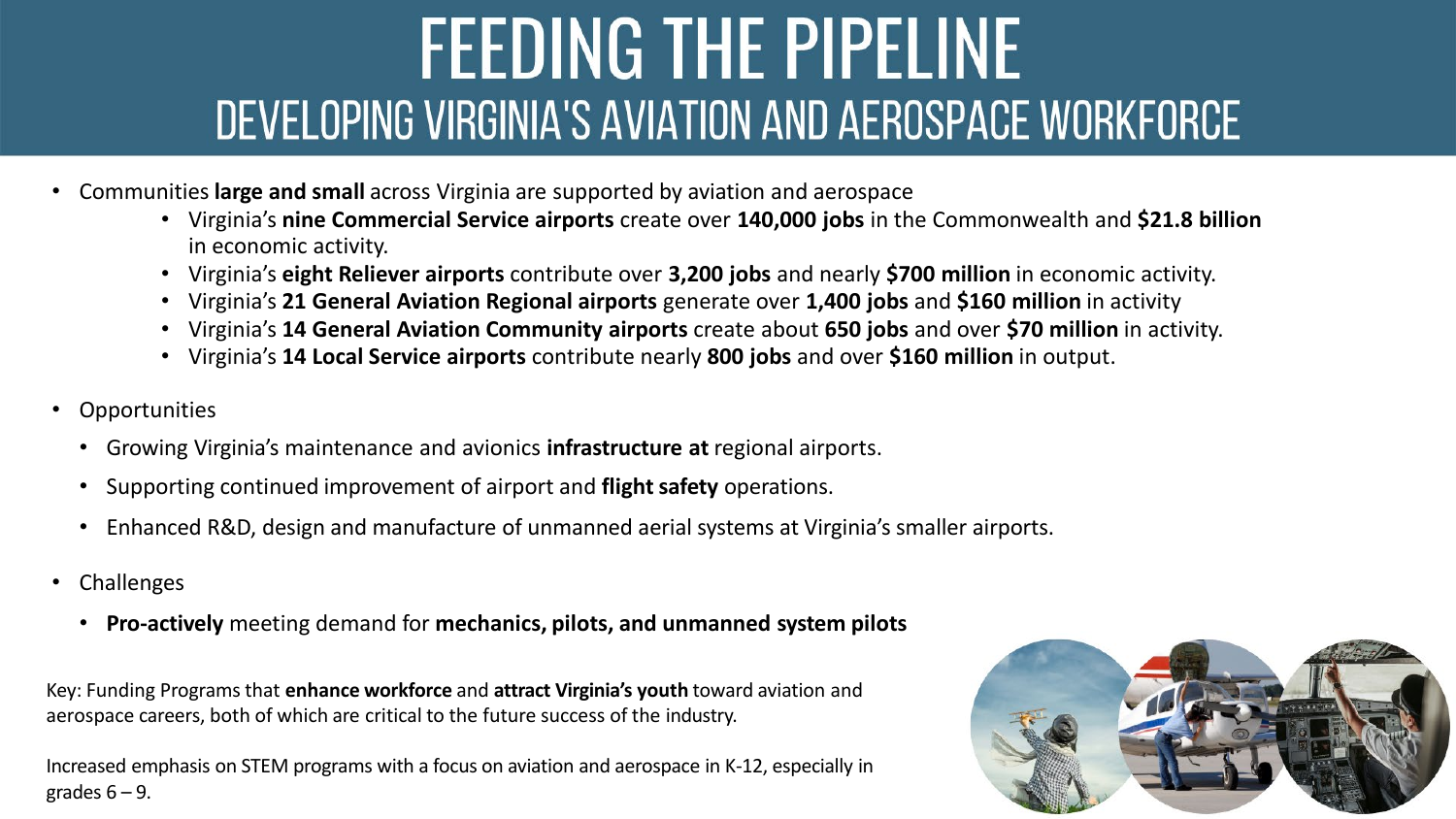- Recovering from a Significant COVID Impact
	- o Declines in commercial passenger traffic have caused increases in both unmanned areal systems and general aviation aircraft usage.
	- o **Ripple effects** from losses in commercial air services has created an unparalled increase in use of drones and private aircraft for business use.
	- o The aging of the mechanic workforce coupled with a surge in anticipated retirements is occurring at a time the industry prepares to accommodate a larger, newer, and more technologically advanced fleet of aircraft.
	- $\circ$  According to a recent Oliver Wyman survey, sixty-four percent of the surveyed executives expect their companies to hire mechanics over the next 3 years to expand the workforce; another 23 percent say they will hire simply to maintain their numbers. And 72 percent of those surveyed expect the search for qualified candidates to get much harder.

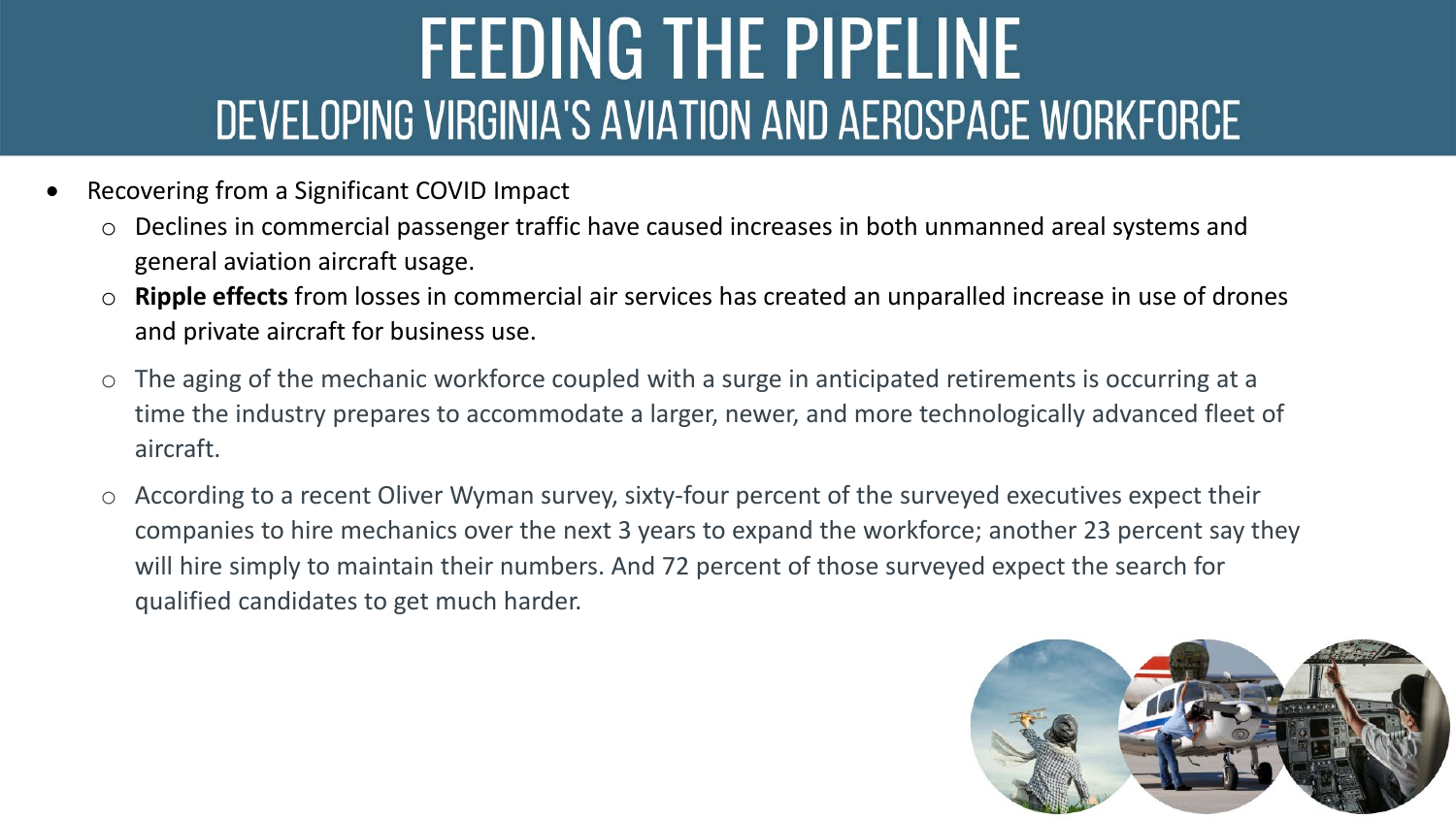

- Since COVID, drones are now appearing in many different industries, including inspections, construction, real estate, filmmaking, and advertising.
- In Virginia, Companies such as Amazon and Google are testing ways to deliver packages via drone in the future.
- Companies such as Textron and Boeing are designing large scale unmanned aircraft for civilian and defense in the above 50-pound category.
- Some cities are moving to restrict drone use.
- A 2013 report released by a trade group, the Association for Unmanned Vehicle Systems International, projected more than 100,000 new jobs in unmanned aircraft by 2025.
- Now projections show more than 800,000 new jobs by 2030.

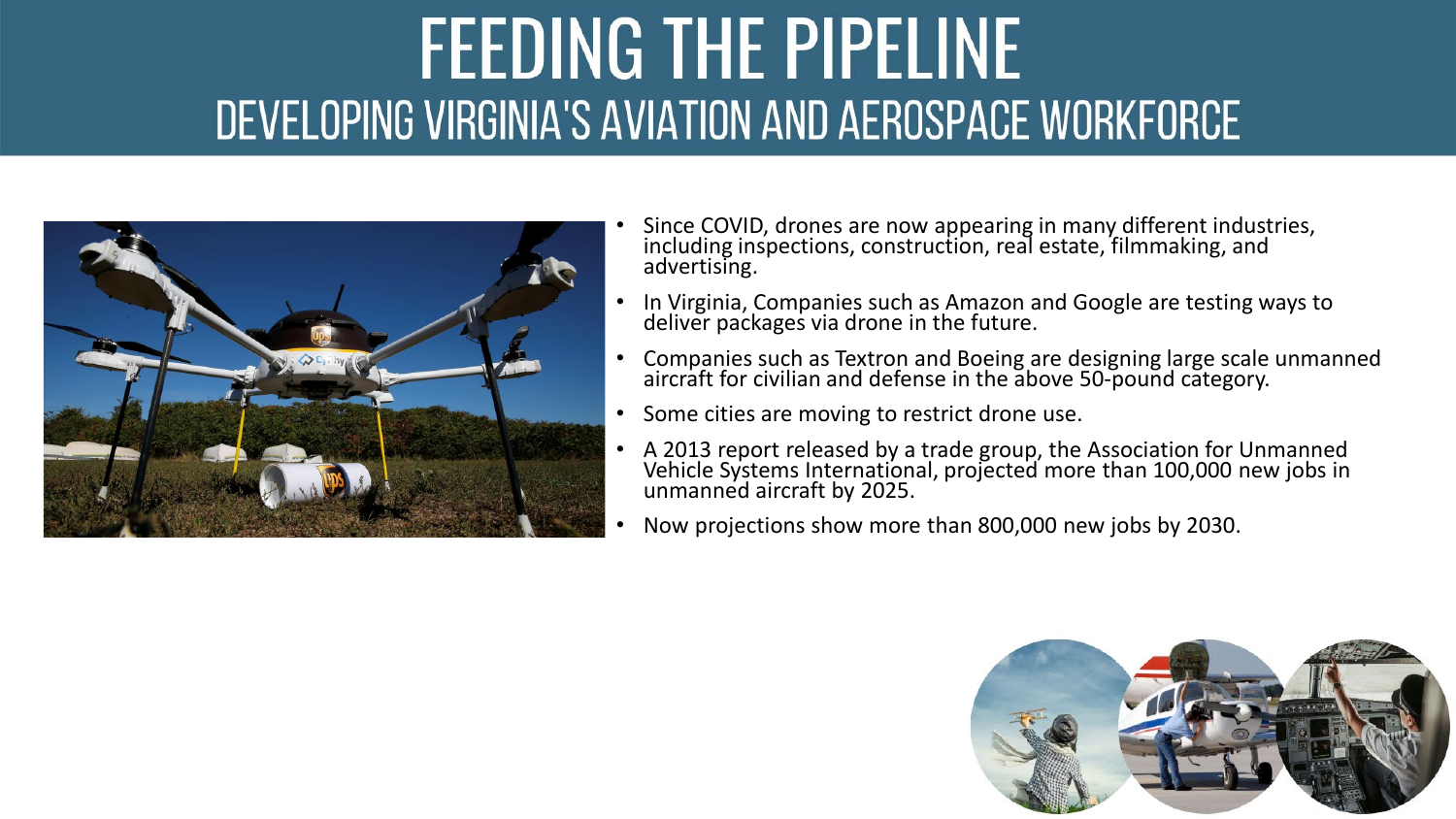

- According to Boeing's [pilot and technician outlook report](https://www.boeing.com/commercial/market/pilot-technician-outlook/), the aviation industry is facing a demand of 769,000 A&P mechanics by 2038. This number is worldwide, but North America alone will have a demand for 193,000 mechanics.
- A&P Mechanics are needed to maintain aircraft and make sure they're safe
- More jobs are available than ever before
- More people are retiring than are entering the field
- As the aviation industry grows, so does the demand for mechanics

**National estimates for Aircraft Mechanics and Service Technicians:** Employment estimate and mean wage estimates for Aircraft Mechanics and Service Technicians:

|     | Employment Mean hourly Mean annual |            |
|-----|------------------------------------|------------|
| (1) | wage                               | wage $(2)$ |
|     |                                    |            |

128,300 \$ 33.19 \$ 69,040

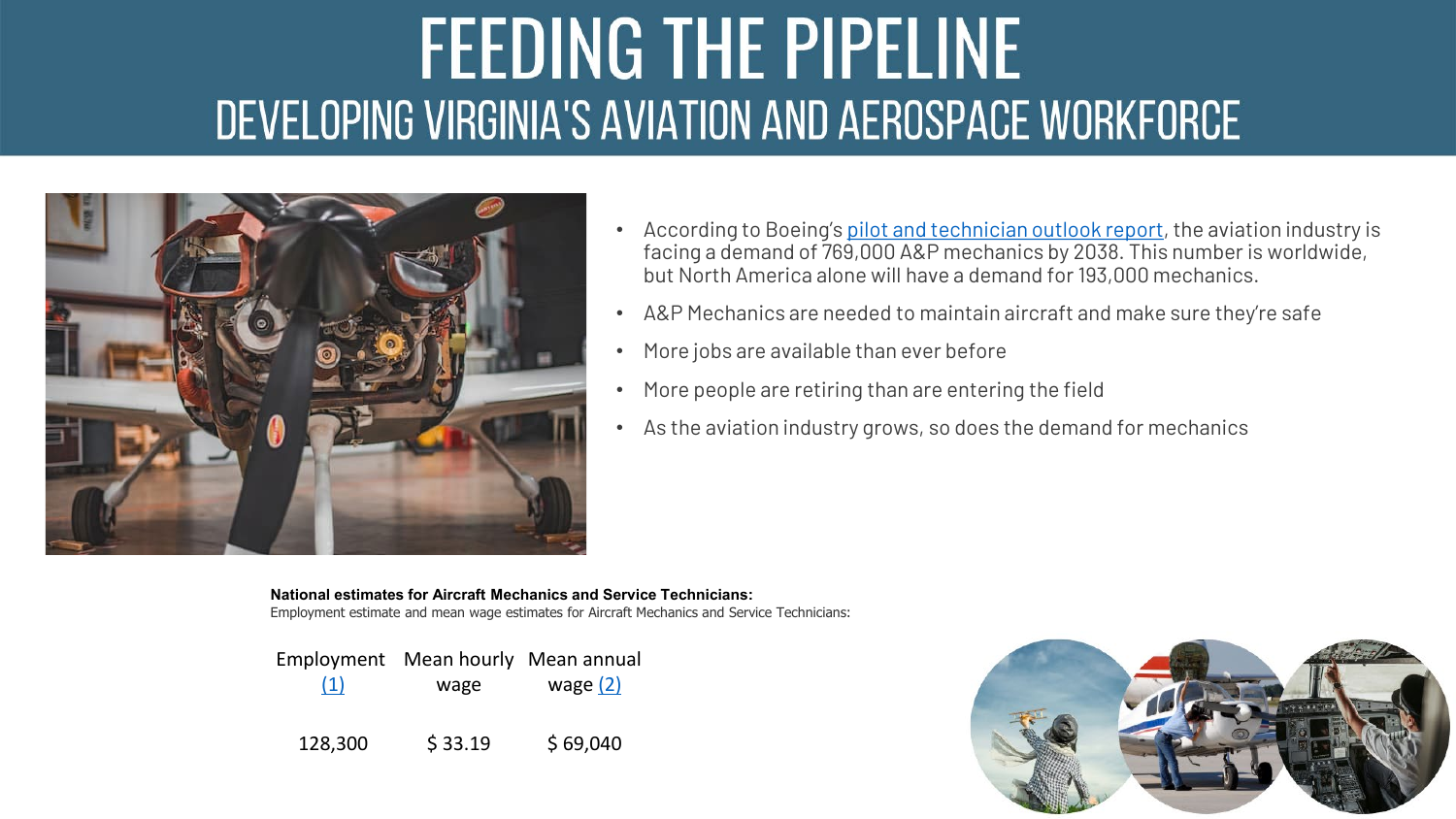

- According to the Bureau of Labor Statistics, overall employment of airline and commercial pilots is projected to grow 13 percent from 2020 to 2030, faster than the average for all occupations. This does not account for the increased number of private citizens learning to fly in support of individual business demands.
- About 14,500 openings for airline and commercial pilots are projected each year, on average, over the decade. Many of those openings are expected to result from the need to replace workers who transfer to different occupations or exit the labor force, such as to retire.

According to Oliver Wyman there is a global gap of 34,000 pilots by 2025. This could be as high as 50,000 in the most extreme scenarios. Pre-pandemic estimates noted a demand as high as 400,000 pilots by 2030.

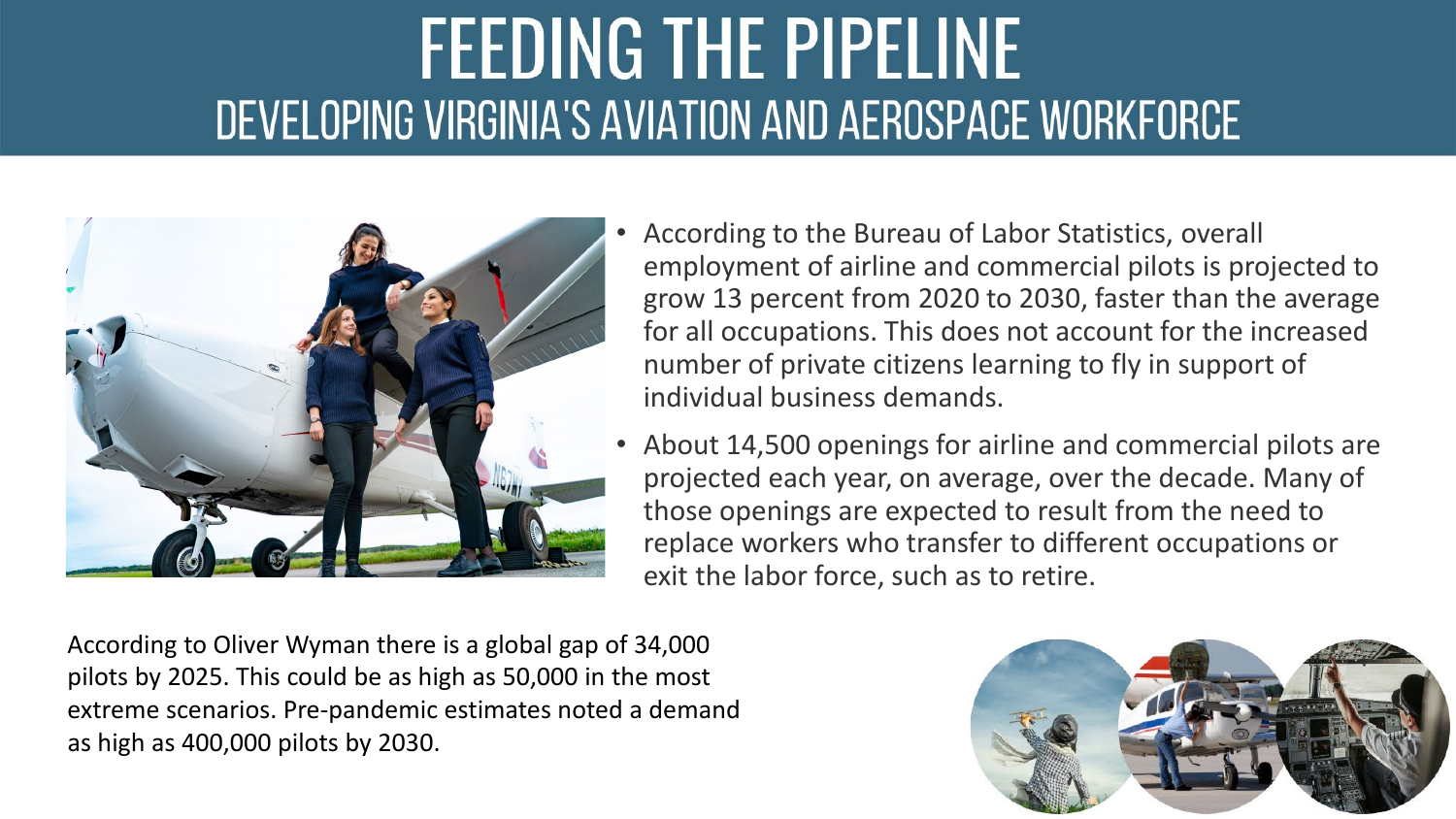- **Retail Sales and Use Tax Exemption**
	- HB 462 (Austin) **Sales and use tax exemption; aircraft components. Eliminates the sunset date for the sales and use tax exemption for parts, engines, and supplies used for maintaining, repairing, or reconditioning aircraft or any aircraft's avionics system, engine, or component parts.**
	- **[02/08/22 House: VOTE: Block Vote Passage #2 \(99-Y 0-N\)](https://lis.virginia.gov/cgi-bin/legp604.exe?221+vot+HV0523+HB0462)**
	- **[02/17/22 Senate: Passed Senate with amendment](https://lis.virginia.gov/cgi-bin/legp604.exe?221+vot+SV0517HB0462+HB0462)**
	- SB 701(Kiggans) **Sales and use tax exemption; aircraft components. Eliminates the sunset date for the sales and use tax exemption for parts, engines, and supplies used for maintaining, repairing, or reconditioning aircraft or any aircraft's avionics system, engine, or component parts.**
	- **[02/04/22 Senate: Read third time and passed Senate \(39-Y 0-N\)](https://lis.virginia.gov/cgi-bin/legp604.exe?221+vot+SV0217SB0701+SB0701)**

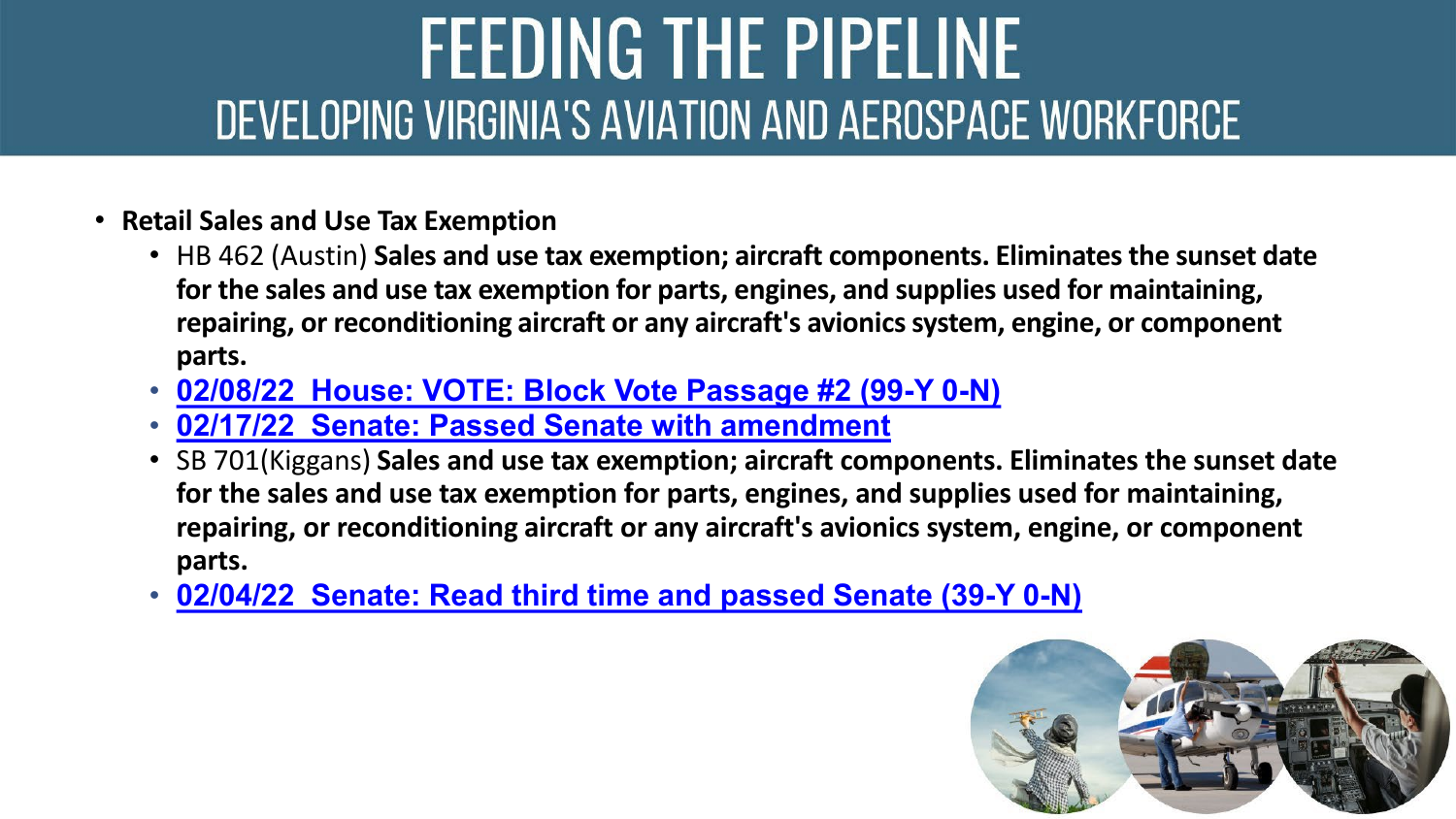- 
- **VABA Budget Requests**<br>• Budget Item 0#8s (Kiggans) **Retail Sales and Use Tax Exemption** Eliminates Sunset Date for Aircraft Components (language only)
- Budget Item 142 #12s (Kiggans) **Virginia Space Grant Consortium - Pathways Expansion** *\$200,000 GF*; Budget Item 142 #17h (Sickles) SCHEV - JCOTS Pathways Flight Academies *\$200,000 GF*
- Budget Item 179 #2s (Kiggans) *\$337,200 GF*; Budget Item 142 #13h (Sickles) SCHEV JCOTS Aviation and Aerospace Portal *\$29* **Virginia Space Grant Consortium - Online Workforce Portal** *0,000 GF*
- Budget Item 179 #3s (Kiggans) **Virginia Space Grant Consortium - Program Expansion** *\$340,000 GF*; Budget Item 142 #15h (Sickles) SCHEV - JCOTS Virginia Aviation Scholars Program *\$340,000 GF*
- Budget Item 179 #4s **Virginia Space Grant Consortium - Internship Expansion** *\$264,000 GF*; Item 142 #14h (Sickles) SCHEV - JCOTS Aviation and Aerospace Internships *\$264,000 GF*
- Budget Item 179 #5s **Virginia Space Grant Consortium - Program Expansion** *\$168,000 GF*; Budget Item 142 #16h (Sickles) SCHEV - JCOTS Expand BLAST *\$168,000 GF*